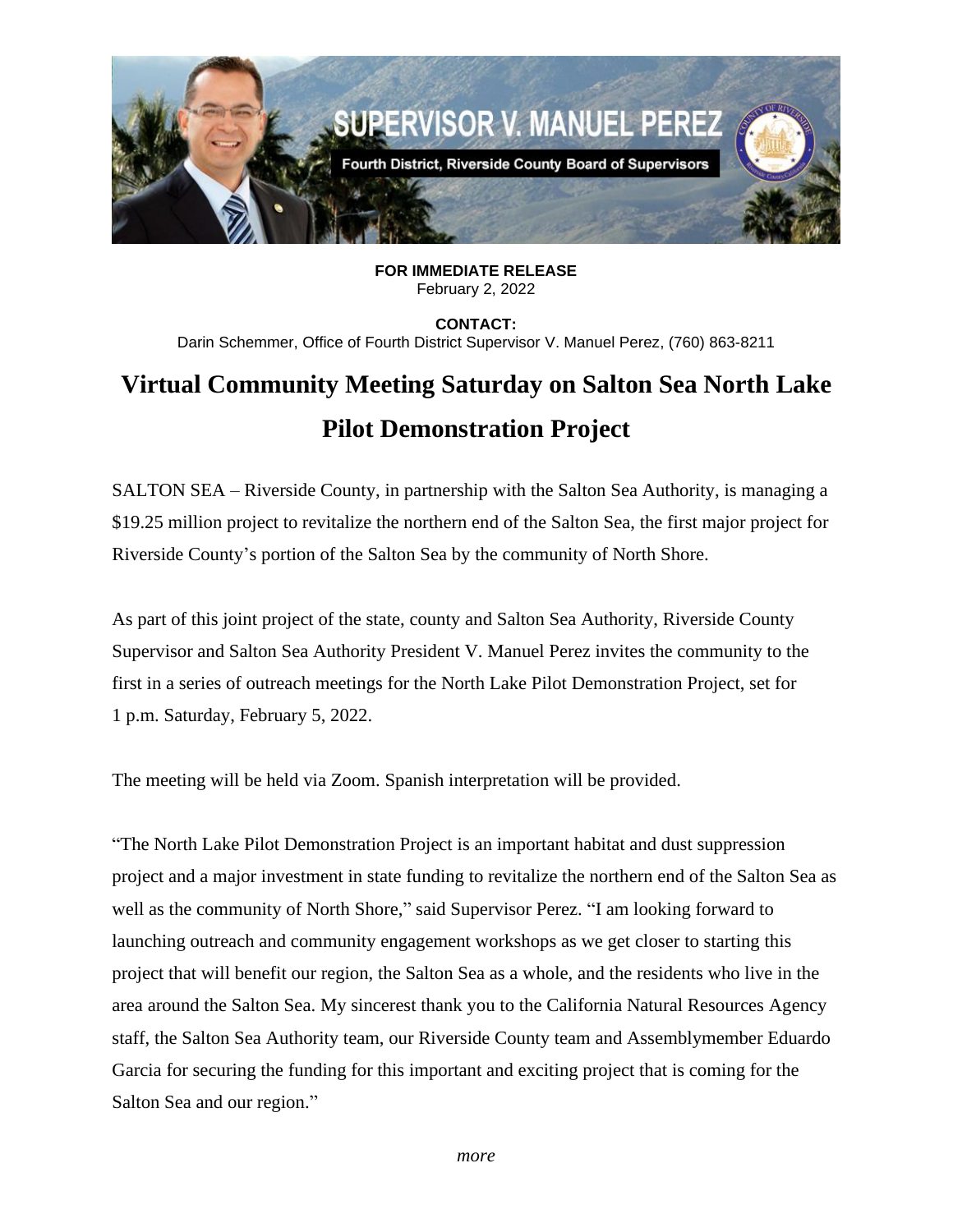The vision of the North Lake Pilot Demonstration Project is to build an approximately 156-acre marina near the North Shore Beach & Yacht Club Community Center. The marina would restore and manage habitat for fish, birds and wildlife; control dust; and revitalize the northern end of the Salton Sea as well as the community of North Shore.

Late last year, the Riverside County Board of Supervisors and the Salton Sea Authority board of directors approved reimbursement agreements that allow Riverside County to utilize \$19.25 million in state funding, from the voter-approved Proposition 68 parks bond, to manage this project. In managing this project, Riverside County will serve as a subcontractor to the Salton Sea Authority in consultation with the California Department of Water Resources. The agreement applies Riverside County's experience and expertise in capital project delivery.

"We are excited to partner with the County of Riverside, a Salton Sea Authority member agency, in the advancement of this important first step in the development of projects at and around the Sea," noted G. Patrick O'Dowd, Executive Director of the Salton Sea Authority [\(SaltonSea.com\)](http://saltonsea.com/). "The North Lake Pilot Demonstration Project will not only provide immediate benefits to the environment, the local community and region, but will greatly inform other, larger scale projects at the Sea."

The meeting will be an opportunity for community members to learn about the project, ask questions, and provide comments on the project.

The Zoom link is:

<https://us02web.zoom.us/j/86294358371?pwd=T1U1NTc0Vk43WksybW1Eb0UrNjZmQT09>

The meeting ID is 862 9435 8371 and passcode is 20220205

The meeting will also be conducted in Spanish, with the Spanish stream accessible through this Zoom link:

<https://us02web.zoom.us/j/81602965146?pwd=dFJQdCtWQ1hiWml4OEpFYkF2WTEzUT09> The meeting ID for the Spanish stream is 816 0296 5146, with passcode: 20220205